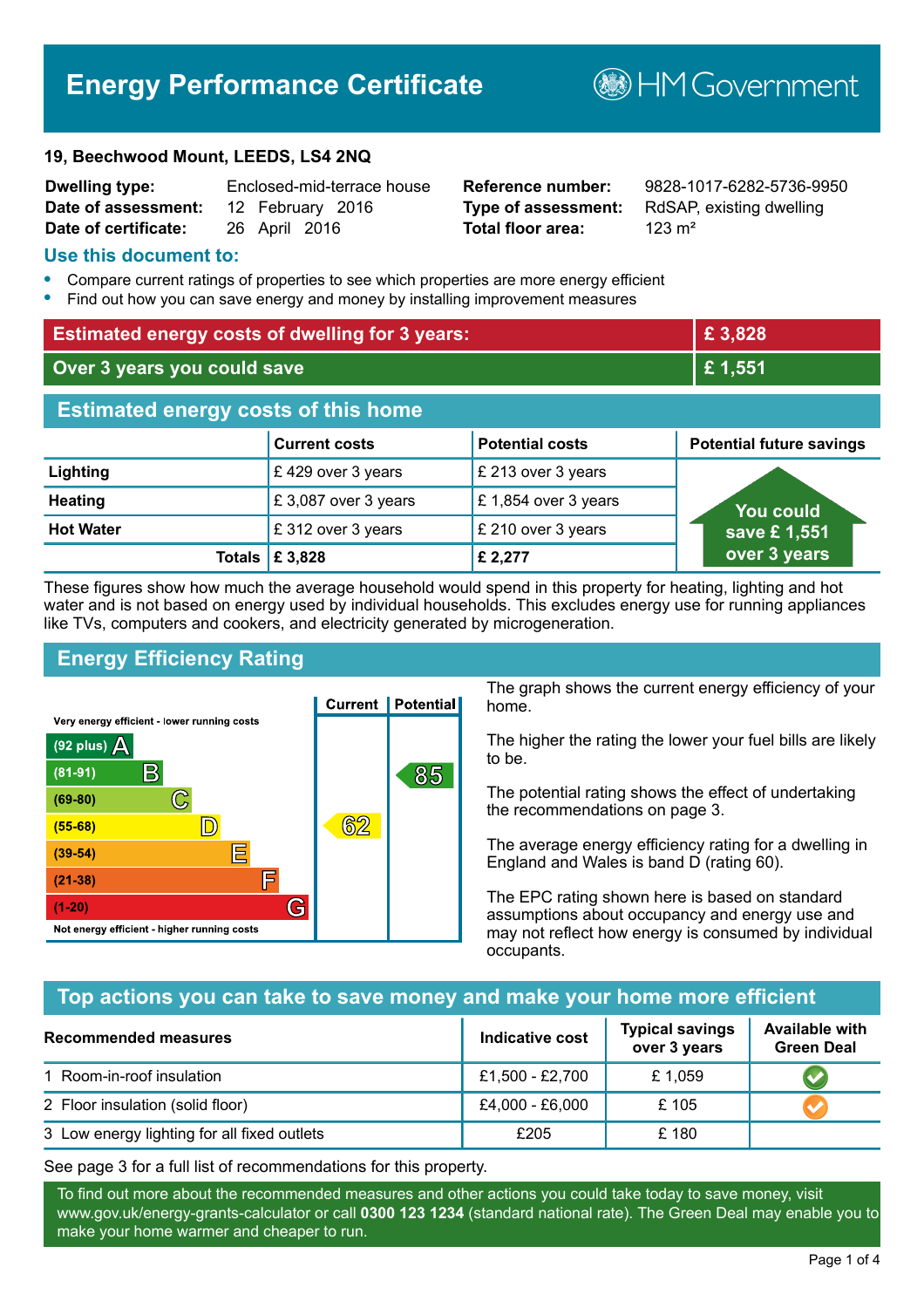#### **Summary of this home's energy performance related features**

| <b>Element</b>        | <b>Description</b>                    | <b>Energy Efficiency</b> |
|-----------------------|---------------------------------------|--------------------------|
| Walls                 | Solid brick, with internal insulation | ★★★★☆                    |
| Roof                  | Roof room(s), no insulation (assumed) | ★☆☆☆☆                    |
| Floor                 | Solid, no insulation (assumed)        |                          |
| Windows               | Fully double glazed                   | ★★★★☆                    |
| Main heating          | Boiler and radiators, mains gas       | ★★★★☆                    |
| Main heating controls | Programmer, TRVs and bypass           | ★★★☆☆                    |
| Secondary heating     | None                                  |                          |
| Hot water             | From main system                      | ★★★★☆                    |
| Lighting              | No low energy lighting                | ★☆☆☆☆                    |

Current primary energy use per square metre of floor area: 259 kWh/m² per year

The assessment does not take into consideration the physical condition of any element. 'Assumed' means that the insulation could not be inspected and an assumption has been made in the methodology based on age and type of construction.

#### **Low and zero carbon energy sources**

Low and zero carbon energy sources are sources of energy that release either very little or no carbon dioxide into the atmosphere when they are used. Installing these sources may help reduce energy bills as well as cutting carbon. There are none provided for this home.

#### **Your home's heat demand**

For most homes, the vast majority of energy costs derive from heating the home. Where applicable, this table shows the energy that could be saved in this property by insulating the loft and walls, based on typical energy use (shown within brackets as it is a reduction in energy use).

| <b>Heat demand</b>           | <b>Existing dwelling</b> | Impact of loft<br>insulation | <b>Impact of cavity</b><br>wall insulation | Impact of solid<br>wall insulation |
|------------------------------|--------------------------|------------------------------|--------------------------------------------|------------------------------------|
| Space heating (kWh per year) | 17.749                   | (287)                        | N/A                                        | N/A                                |
| Water heating (kWh per year) | 2,136                    |                              |                                            |                                    |

You could receive Renewable Heat Incentive (RHI) payments and help reduce carbon emissions by replacing your existing heating system with one that generates renewable heat, subject to meeting minimum energy efficiency requirements. The estimated energy required for space and water heating will form the basis of the payments. For more information, search for the domestic RHI on the www.gov.uk website.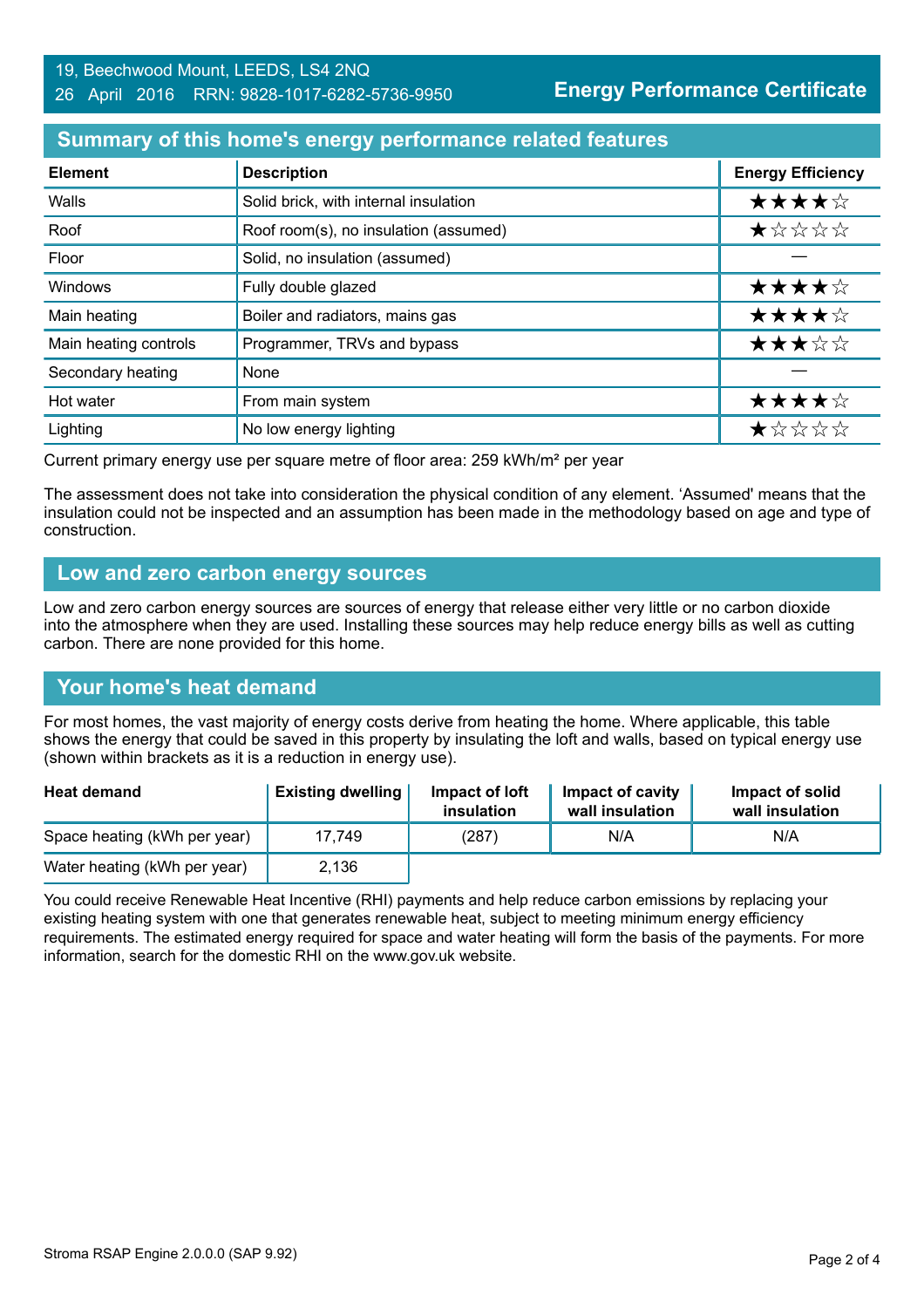#### 19, Beechwood Mount, LEEDS, LS4 2NQ 26 April 2016 RRN: 9828-1017-6282-5736-9950

#### **Recommendations**

The measures below will improve the energy performance of your dwelling. The performance ratings after improvements listed below are cumulative; that is, they assume the improvements have been installed in the order that they appear in the table. Further information about the recommended measures and other simple actions you could take today to save money is available at www.gov.uk/energy-grants-calculator. Before installing measures, you should make sure you have secured the appropriate permissions, where necessary. Such permissions might include permission from your landlord (if you are a tenant) or approval under Building Regulations for certain types of work.

Measures with a green tick  $\bullet$  may be supported through the Green Deal finance. If you want to take up measures with an orange tick **th** through Green Deal finance, be aware you may need to contribute some payment up-front.

| <b>Recommended measures</b>               | <b>Indicative cost</b> | <b>Typical savings</b><br>per year | <b>Rating after</b><br>improvement | <b>Green Deal</b><br>finance |
|-------------------------------------------|------------------------|------------------------------------|------------------------------------|------------------------------|
| Room-in-roof insulation                   | £1,500 - £2,700        | £ 353                              | C72                                | V                            |
| Floor insulation (solid floor)            | £4,000 - £6,000        | £ 35                               | C73                                |                              |
| Low energy lighting for all fixed outlets | £205                   | £ 60                               | C75                                |                              |
| Heating controls (room thermostat)        | £350 - £450            | £ 35                               | C76                                |                              |
| Solar water heating                       | £4,000 - £6,000        | £ 34                               | C77                                |                              |
| Solar photovoltaic panels, 2.5 kWp        | £5,000 - £8,000        | £ 258                              | <b>B85</b>                         |                              |

#### **Opportunity to benefit from a Green Deal on this property**

Green Deal Finance allows you to pay for some of the cost of your improvements in instalments under a Green Deal Plan (note that this is a credit agreement, but with instalments being added to the electricity bill for the property). The availability of a Green Deal Plan will depend upon your financial circumstances. There is a limit to how much Green Deal Finance can be used, which is determined by how much energy the improvements are estimated to **save** for a 'typical household'.

You may be able to obtain support towards repairs or replacements of heating systems and/or basic insulation measures, if you are in receipt of qualifying benefits or tax credits. To learn more about this scheme and the rules about eligibility, call the Energy Saving Advice Service on **0300 123 1234** for England and Wales.